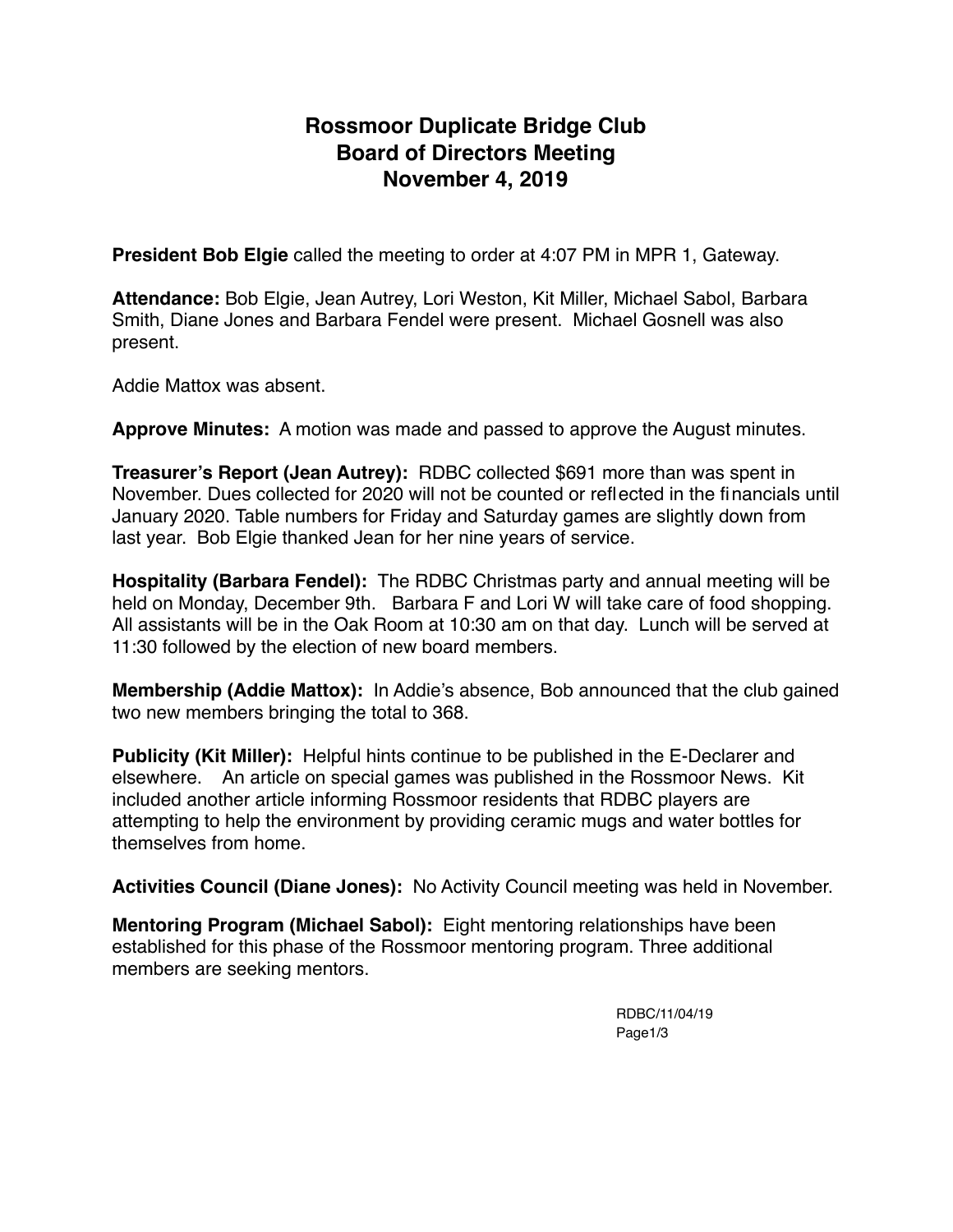**Nominating Committee (Lori Weston):** Robert Elgie's resignation created a vacancy on the Board of Directors with a remaining term of one year. Bob completed two years of a three year term. Per RDBC guidelines a replacement must be identified by the remaining Directors. The board unanimously agreed to offer the remaining term time to Jeanine Dolgin. This position has no current responsibilities or assigned duties. All Officers will be elected at the first meeting of the 2020 board.

### **Manager's Report (Michael Gosnell):**

- Directors are needed for Monday, 12/2 and Tuesday, 12/3 afternoon games. The ACBL Nationals will be held in San Francisco in early December.

- Games will be held on Tuesday, December 31st and Wednesday, January 1, 2020 as per usual.

- At this time, Rossmoor scores can still be viewed on the Diablo website. In the near future this facility will no longer be available. All results then will be displayed at *[acbllive.com](http://acbllive.com)*

- December is free play month with the exception of STAC week. STAC week begins December 9th. The game on December 9th will be free but usual STAC game fees apply from the 10th through the 14th of December.

- There will be no game scheduling changes for 2020.

 RDBC will participate in Inter-Club Championships three to four times next year. There are no extra charges. There are extra masterpoints.

#### *Old Business:*

- The revised membership process discussion was deferred until Addie could be present.

- 2020 Calendar(Bob Elgie): The calendar is complete and all dates have been checked.

#### *New Business:*

*Proposal*: No Birthday Weeks in 2020. After a short discussion there was a motion to remove birthday weeks. A motion was made and a vote taken. There will be no birthday weeks in 2020.